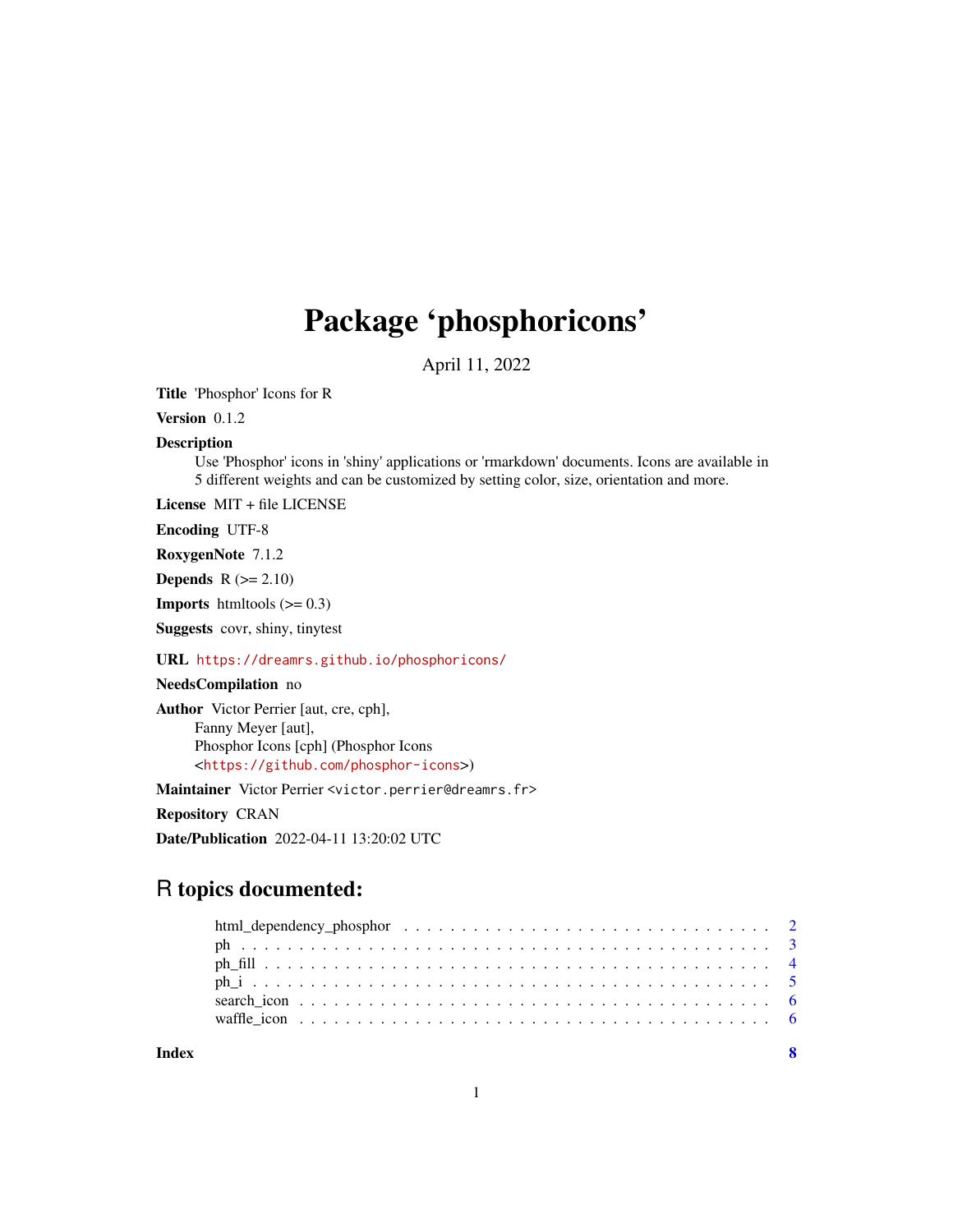<span id="page-1-0"></span>html\_dependency\_phosphor

*HTML dependency for Phosphor Icons*

#### Description

Allow to explicitly load dependency for using Phosphor icons.

#### Usage

```
html_dependency_phosphor()
```
## Value

An [htmltools::htmlDependency\(\)](#page-0-0) object.

#### Note

Dependency is automatically loaded when using  $ph_i()$ , but in some case, like when using icon argument in some function, you might need to call html\_dependency\_phosphor() to make icons appears.

#### Examples

```
library(shiny)
library(phosphoricons)
ui <- navbarPage(
  title = "Phosphor Icons",
 header = list(
   html_dependency_phosphor()
  ),
  tabPanel("Home", icon = ph_i("house")),
  tabPanel("Parameters"),
  tabPanel("Results")
\lambdaserver <- function(input, output, session) {
}
if (interactive())
  shinyApp(ui, server)
```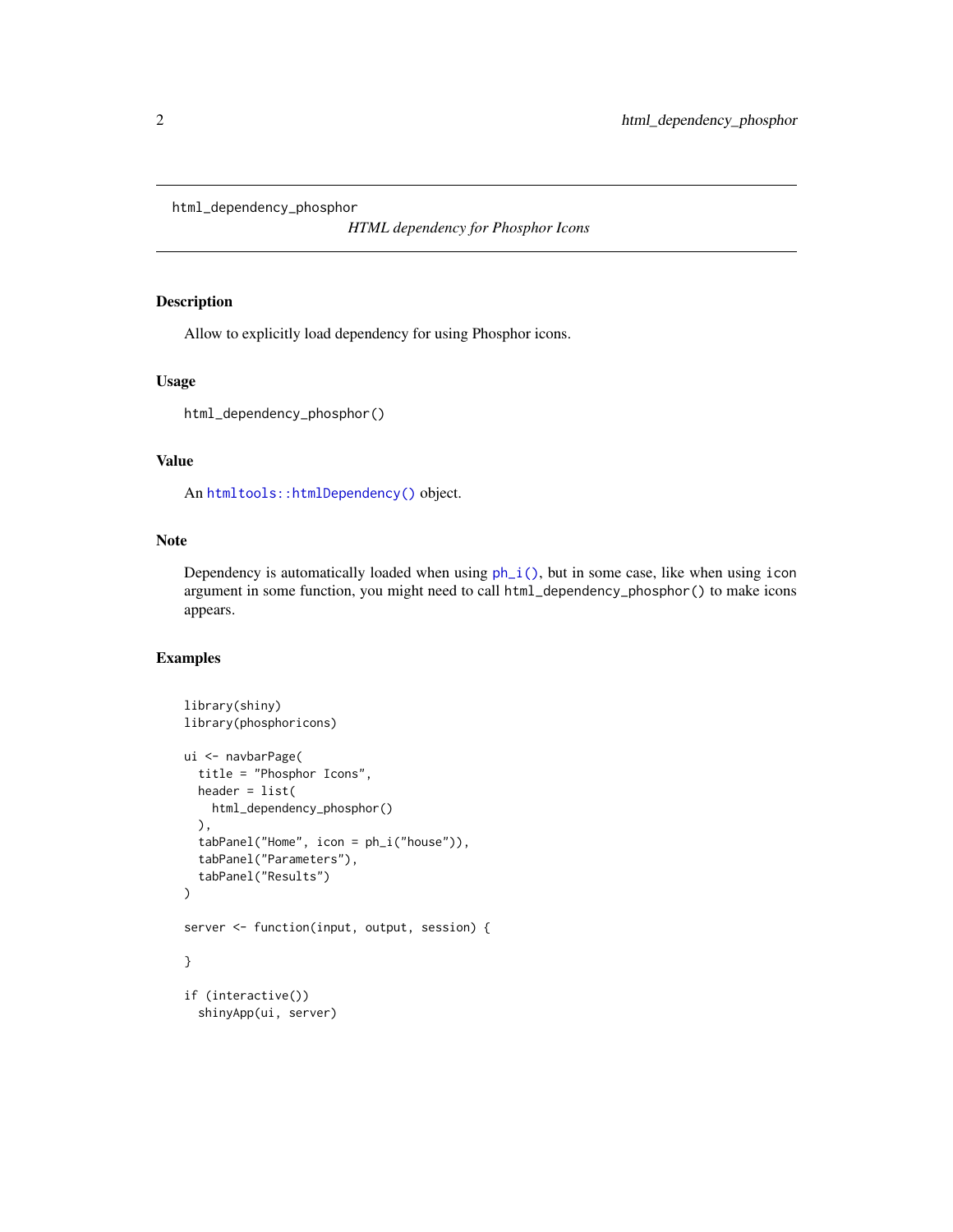#### Description

Create a <svg></svg> tag to render an icon.

## Usage

```
ph(
  name,
  weight = c("light", "regular", "thin", "bold", "fill"),
  fill = "currentColor",
  rotate = NULL,
  height = "1.33em",
  width = NULL,
  vertical_align = "-0.25em",
  title = name,
  ...
\mathcal{L}
```
## Arguments

| name          | Name of the icon to use.                                                                                              |
|---------------|-----------------------------------------------------------------------------------------------------------------------|
| weight        | Weight of icon (from thinnest to thickest): thin, light (default), regular, bold<br>or fill.                          |
| fill          | Fill color for the icon, default is current Color which should match the color<br>of the text where the icon is used. |
| rotate        | Numeric, angle to rotate the icon.                                                                                    |
| height, width | Height and width in valid CSS unit.                                                                                   |
|               | vertical_align Vertical alignment for the icon, this depend on the size of the icon.                                  |
| title         | Add a <title> tag to provides an accessible, short-text description of the icon.<br/>Use NULL for no title.</title>   |
| $\cdots$      | Attributes passed to the SVG tag.                                                                                     |

#### Value

An SVG tag.

## Examples

library(phosphoricons)

```
ph("airplane-tilt")
ph("airplane-tilt", weight = "thin")
ph("airplane-tilt", weight = "bold")
```
<span id="page-2-1"></span><span id="page-2-0"></span>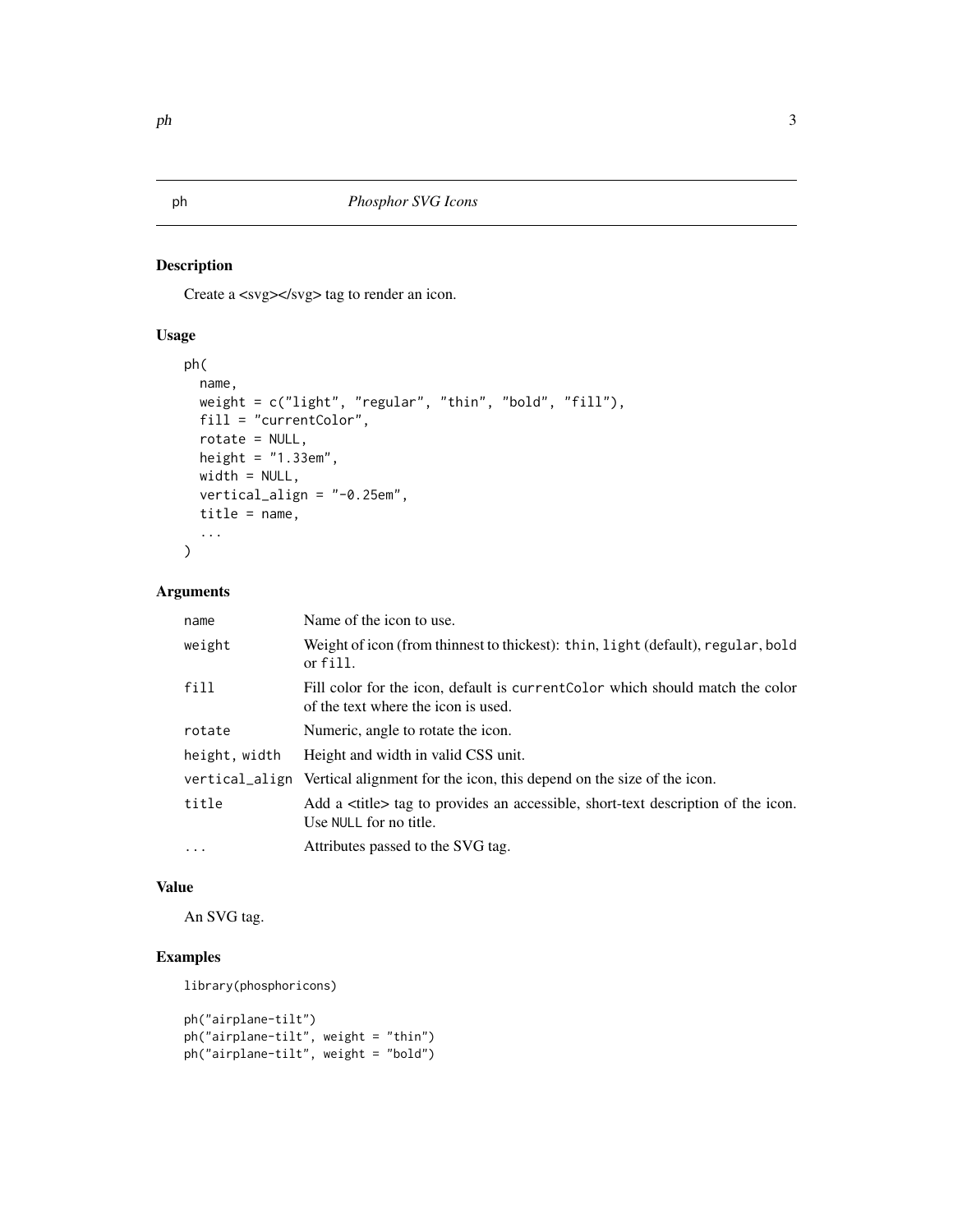```
ph("house")
ph("house", fill = "#F45B69")
ph("cake", rotate = 45)
ph("airplane-tilt", height = 128)
ph("airplane-tilt", height = 128, weight = "fill")
ph("airplane-tilt", height = 128, weight = "fill", fill = "steelblue")
```

```
ph_fill Fill SVG icon
```
#### Description

Fill an SVG icon with different colors according to breaks.

#### Usage

```
ph_fill(icon, colors, breaks, orientation = c("vertical", "horizontal"))
```
#### Arguments

| icon        | An icon generated with $ph()$ .                                                                  |
|-------------|--------------------------------------------------------------------------------------------------|
| colors      | Colors to fill icon with.                                                                        |
| breaks      | Breaks where to switch colors.                                                                   |
| orientation | Orientation of color filling: vertical (from bottom to top), horizontal (from<br>left to right). |

#### Value

An SVG tag.

#### Examples

```
library(phosphoricons)
ph_fill(
  ph("heart", weight = "fill", height = 128),
  colors = c("#DF0101", "#F6CECE"),
  breaks = 0.7\lambdaph_fill(
  ph("star", weight = "fill", height = 128, stroke = "gold", `stroke-width` = 10),
  colors = c("gold", "#FFF"),breaks = 0.5,
  orientation = "h"
\mathcal{L}# Multiple colors:
```
<span id="page-3-0"></span>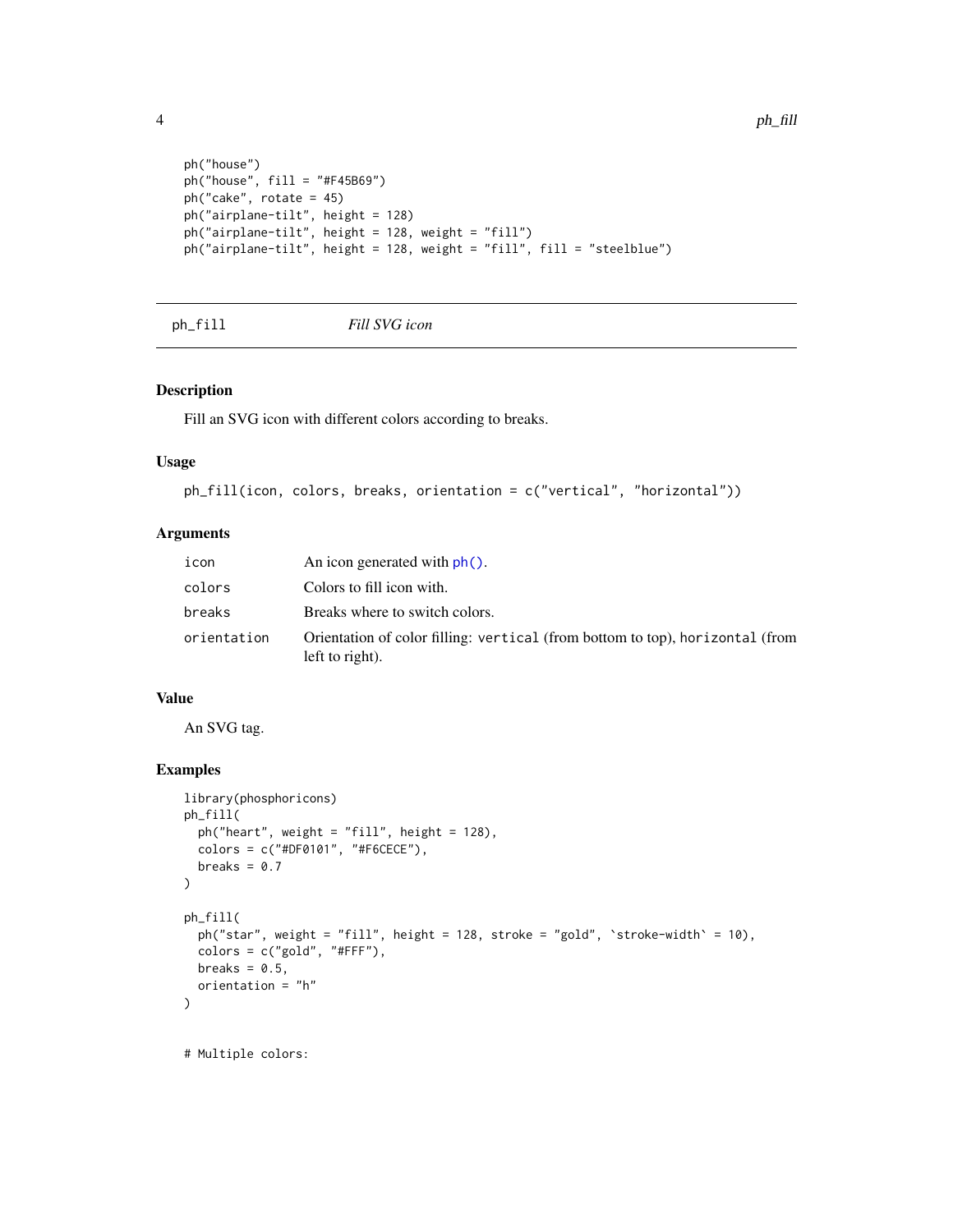```
ph_fill(
 ph("trash", weight = "fill", height = 128),
 colors = c("forestgreen", "firebrick", "steelblue", "gold"),
 breaks = c(0.3, 0.6, 0.9))
```
#### <span id="page-4-1"></span>ph\_i *Phosphor Font Icons*

#### Description

Create a Phosphor icon with font files.

#### Usage

```
ph_i(
 name,
 weight = c("light", "regular", "thin", "bold", "fill"),
 size = c("lg", "xxs", "xs", "sm", "xl", "1x", "2x", "3x", "4x", "5x", "6x", "7x",
    "8x", "9x", "10x"),
 color = NULL,
  ...
\lambda
```
#### Arguments

| name     | Name of the icon to use.                                                                     |
|----------|----------------------------------------------------------------------------------------------|
| weight   | Weight of icon (from thinnest to thickest): thin, light (default), regular, bold<br>or fill. |
| size     | Size of icon.                                                                                |
| color    | Color of icon: use valid HTML color or hex code.                                             |
| $\cdots$ | Attributes passed to the <i>i</i> tag.                                                       |

#### Value

An HTML tag.

#### Examples

library(phosphoricons)

```
ph_i("airplane-tilt")
ph_i("airplane-tilt", weight = "thin")
ph_i("airplane-tilt", weight = "bold")
ph_i("house")
ph_i("house", color = "#F45B69")
```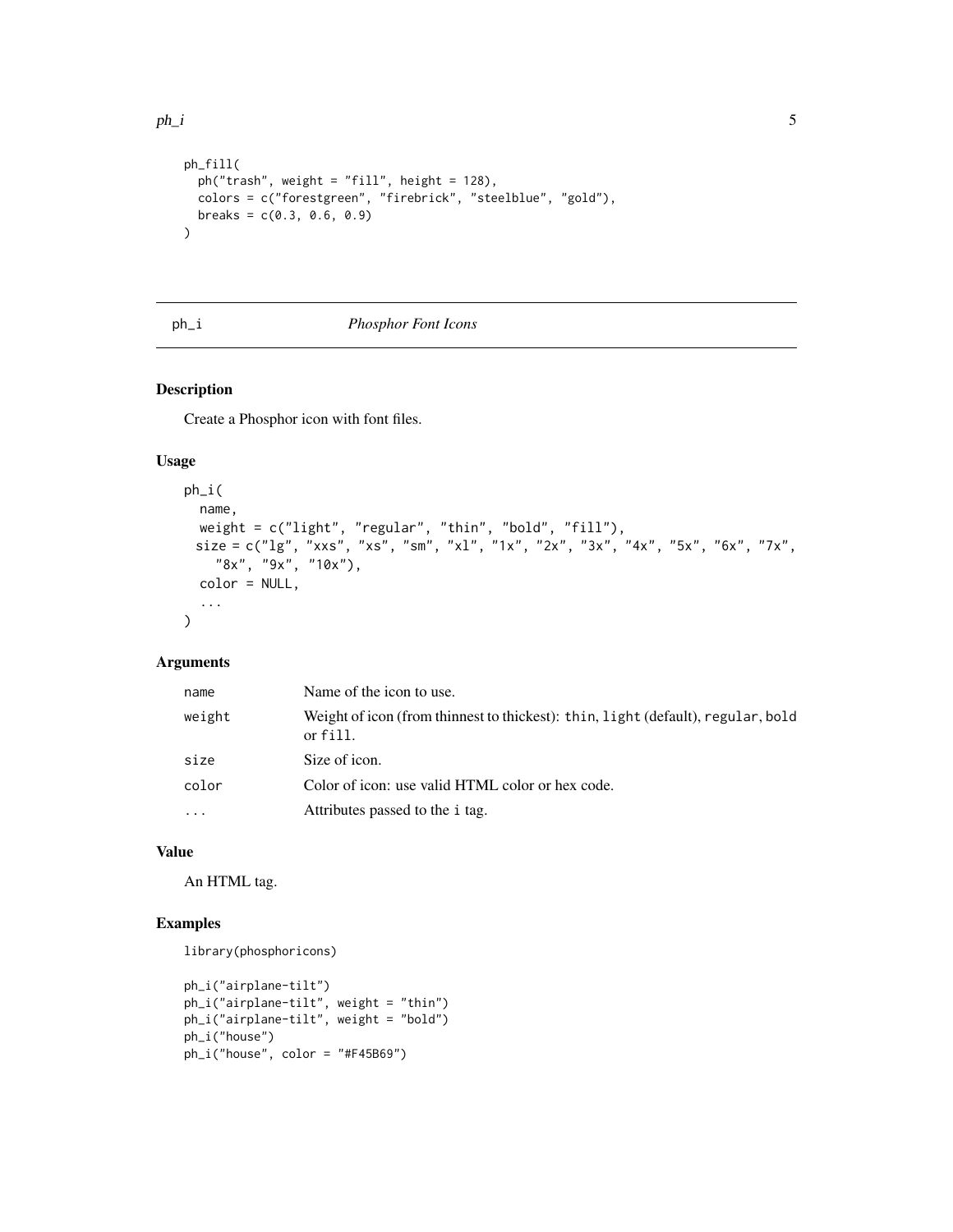```
ph_i("cake")
ph_i("cake", size = "xl")
ph_i("cake", size = "10x")
```
search\_icon *Search Icons*

#### Description

Search Icons

#### Usage

```
search_icon(pattern, output = c("viewer", "console"))
```
#### Arguments

| pattern | Pattern to search for in icon's name.         |
|---------|-----------------------------------------------|
| output  | View results in the viewer or in the console. |

#### Value

If output = "console" a character vector, if output = "viewer" a shiny.tag.

#### Examples

```
search_icon("calendar")
search_icon("text")
```
waffle\_icon *Waffle plot with icons*

#### Description

Waffle plot with icons

#### Usage

```
waffle_icon(
  values,
  colors,
  icons,
  ncol = 10,
  nrow = 10,
  flow = c("row", "column"),
  legend = TRUE,
  width = NULL
\mathcal{L}
```
<span id="page-5-0"></span>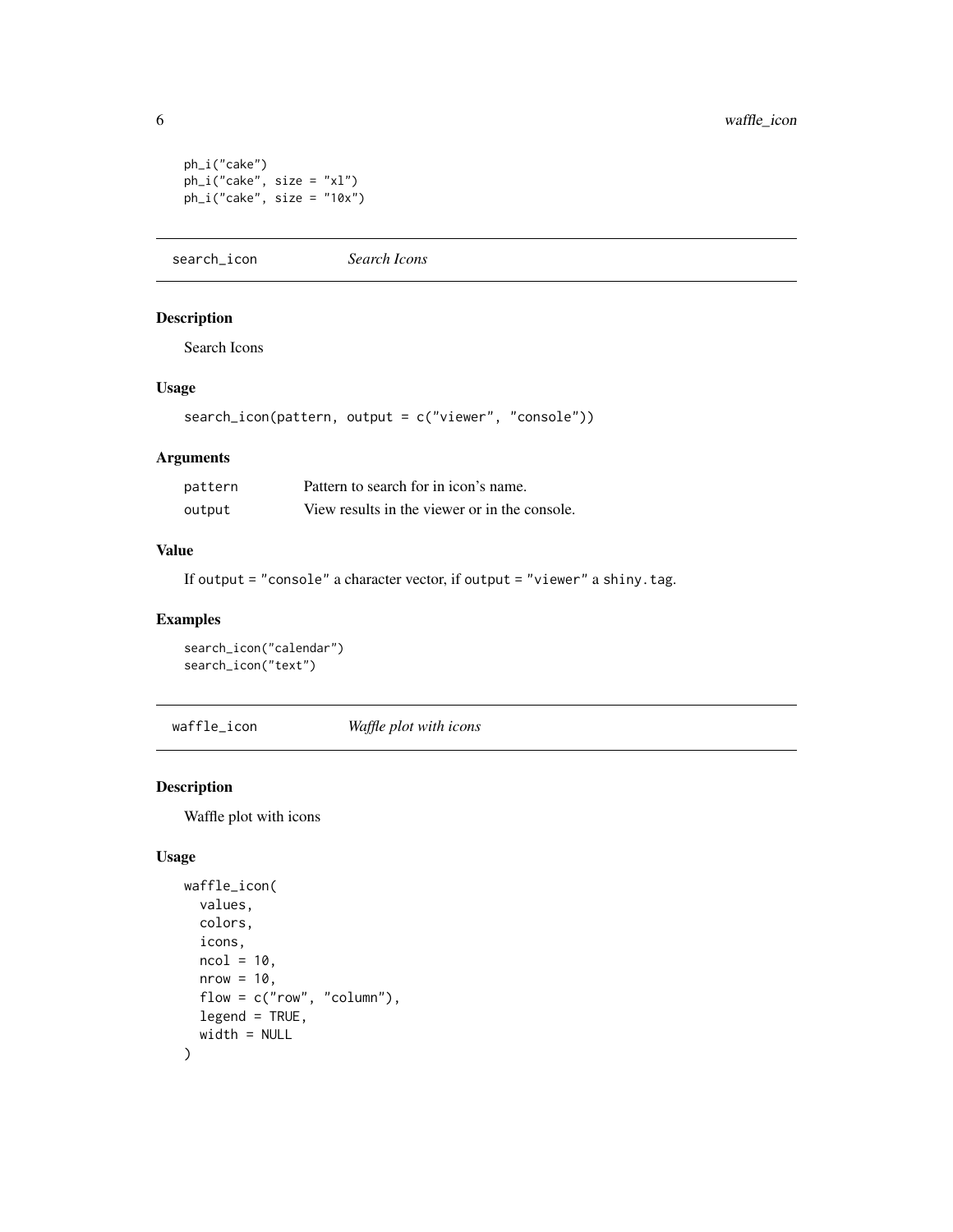## waffle\_icon 7

#### Arguments

| values     | A vector of values to be plotted.                  |
|------------|----------------------------------------------------|
| colors     | Colors to use for each unique values.              |
| icons      | Icon or list of icons associated to unique values. |
| ncol, nrow | Number of column and row in the matrix.            |
| flow       | Populate matrix by rows or columns.                |
| legend     | Logical, display or not a legend.                  |
| width      | Width of the matrix.                               |

#### Value

HTML tags.

## Examples

library(phosphoricons)

```
waffle_icon(
  values = sort(sample(c("Aa", "Bb", "Cc"), 100, TRUE)),
  colors = c("#81F4E1", "#56CBF9", "#FF729F"),
  icons = ph("user", weight = "fill", height = 32)
\mathcal{L}waffle_icon(
  values = sample(c("Cats", "Dogs"), 200, TRUE),
  colors = list(
   Cats = "#456990",
   Dogs = "#F45B69"),
  icons = list(
   Cats = ph("cat", height = NULL),
   Dogs = ph("dog", height = NULL)),
  ncol = 15,
  nrow = 8,width = "500px"
)
```